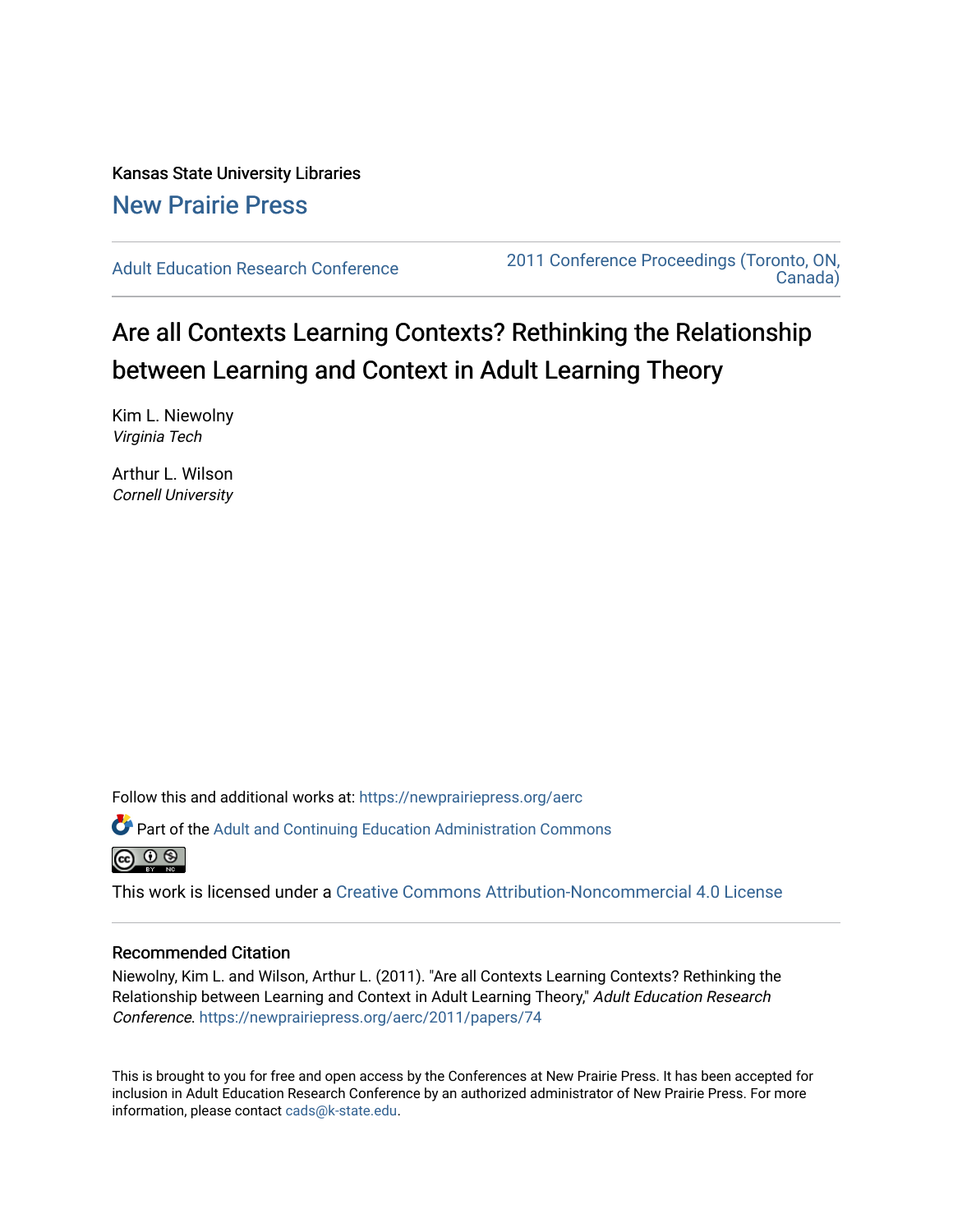# **Are all Contexts Learning Contexts? Rethinking the Relationship between Learning and Context in Adult Learning Theory**

Kim L. Niewolny Virginia Tech, USA

Arthur L. Wilson Cornell University, USA

# Keywords: adult learning theory, learning contexts

Abstract: We explore the "question of context" as a discursive practice in adult learning literature to reveal how the act of identifying learning contexts within complementary (and at times confusing) discourses of adult learning affects our means to understand and organize learning. We specifically focus on the way cognitive and situated conceptualizations of learning are utilized, challenged, and reconfigured in social and in/nonformal learning discourses to give meaning to the relationship between context and learning. We conclude with implications for rethinking the "static" understanding of context in adult education research and practice to expand our contemporary views of learning-in-context.

# **Making the Case for Exploring the Question of Context**

The relationship between learning and context is a familiar yet challenging area of inquiry for educators. Debates about what constitutes a learning context are prevalent in the adult education and lifelong learning literature. These debates are largely bound by conceptual resources promoted by dualist views of learning whereby learning is either seen as an individual or social practice (Hodkinson, Biesta, & James, 2008). This social/individual division materializes in several different areas of education literature rooted in both modern and postmodern thought. Coming from the so-called "social" side of the coin is the argument that adults dynamically (not statically) learn in/with/from socially and culturally structured relations of power (Niewolny & Wilson, 2009b). Here learning is something we actively experience in our everyday lives. Learning is embedded in relationships among language, social objects, and cultural activity, in turn, explicitly contributing to the formation of learning cultures (Hodkinson & Hodkinson, 2003; Peim & Hodkinson, 2007; Su, 2011). Such a relational view of learning considerably differs from the dominant "individual" position fueled by psychological theories that understand learning as something that occurs "inside" the mind of the individual. This view of learning is thus depicted by individuals acquiring knowledge and skills to be transferred across time and space for various practical applications typically structured by formalized teaching and learning environments (Lave, 1998).

For Edwards (2009, 2006), the emergence of lifelong learning discourse has keenly brought these questions of context and learning to the forefront. He and others (see Biesta, 2009) argue that lifelong learning helps us to see how learning is relational and expressed through complex interactions of activity or situated practice across the lifespan, thus moving us beyond the prevailing view of context as container: "Once we look beyond the context of conventional situations for education and training, such as schools, colleges and universities, allowing learning contexts to be extended into the dimensions of relationships between people, artefacts and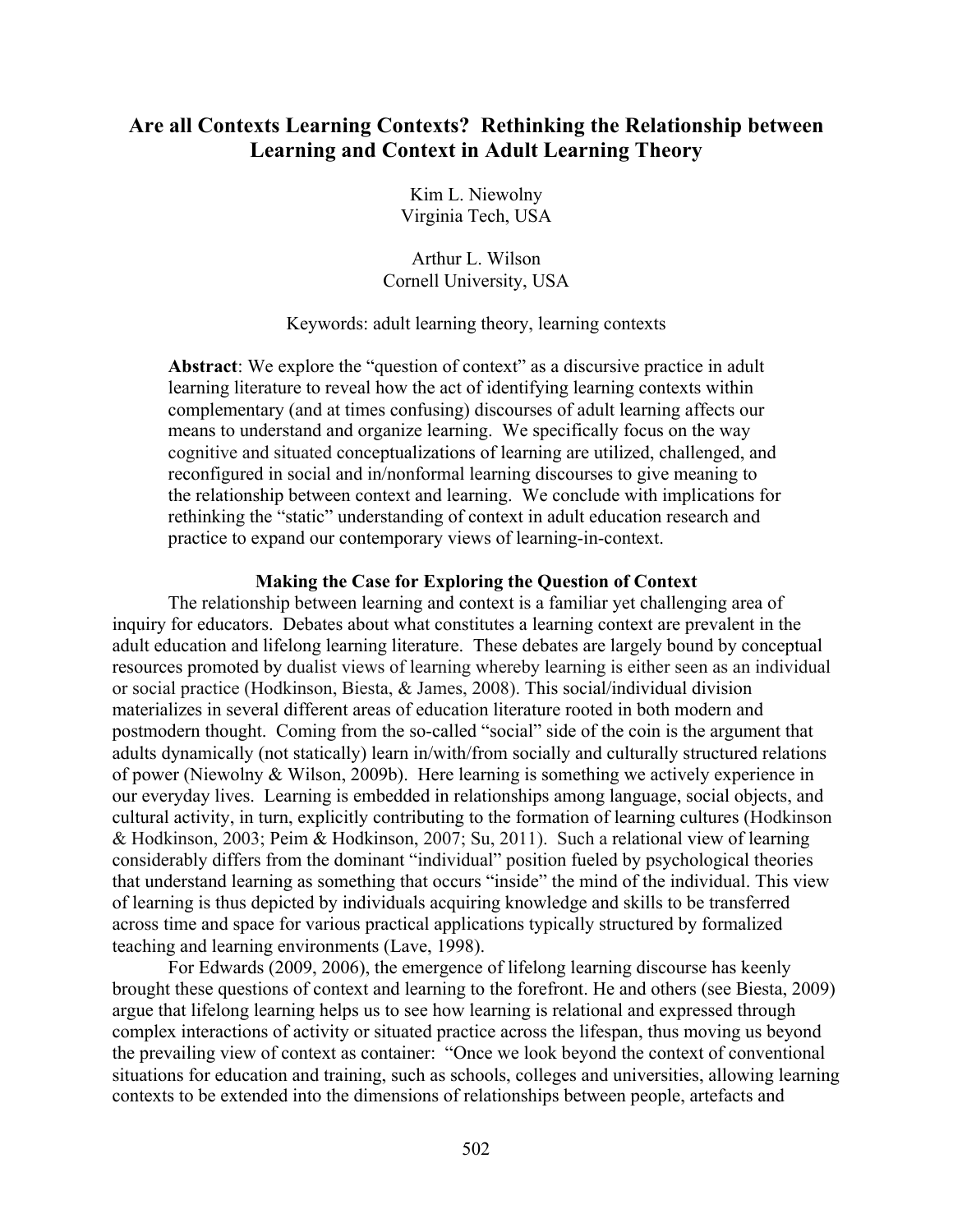variously defined others mediated through a range of social, organizational and technological factors, then the limits of much conventional pedagogy comes in to sharp focus" (Edwards, 2009, p. 3).

Despite conceptual advancements in the realm of lifelong learning, many questions about the relationship between learning and context remain. For example, if we think of learning as taking place across the lifespan dialectically embedded within a complexity of situations, activities, and practices, what actually makes a context a learning context? Put another way, we might ask: are *all* contexts learning contexts? If so, how does this radical notion influence adult educational practice? For example, what educational experiences or actions would receive the most attention and resource if educators continue to define learning contexts as one way or another? And from a theoretical perspective, how do we continue to break away from what Edwards (2009) refers to as the static, container-like view of context and learning that has historically excluded us from adequately addressing the complexities of learning-in-context?

Building on earlier adult learning insights (Niewolny & Wilson, 2009a; 2009b; 2009c) we begin addressing these crucial questions by giving specific focus to two adult learning discourses that often frame the discussion about the "social" and "individual" contexts of learning. Niewolny and Wilson (2009b, 2009c) specifically argue that social learning and its partner discourse, in/non-formal learning, have received increasing attention for helping educators to understand the complex relationship among learning, knowing, and context from both social and cognitive perspectives. We also argue that these camps have emerged as discursive strategy employed by educators to take into account the social domain of learning, which variably manifests as an alternative position to the established promotion of individualism in educational theory and practice. Our work with these specific discourses is on-going. In what follows, we seek to address the question of context as a discursive practice to reveal how the act of identifying learning contexts within these complementary (and sometimes confusing) discourses affects our means to understand and organize learning. We specifically focus on the way cognitive and situated or activity conceptualizations of learning are utilized, challenged, and sometimes reconfigured to give new meaning to the relationship between context and learning. We conclude with implications for rethinking the "static" understanding of context as container in adult education research and practice.

#### **Discourse Analysis as Literature Review Methodology**

Review papers often vary in analytical approach. Although we are limited in space, we attempt to make our methodological lens explicit. The methodology that guides our examination is rooted in critical discourse analysis (CDA). Although several forms of CDA exist, it is frequently expressed as a form of discourse analysis influenced by the techniques of social linguistics and theoretical insights of (post)structuralist theory. CDA aims to reveal larger formations of discourse and power in everyday educational settings (Fairclough, 2003). Our approach to CDA draws upon the scholarship of Fairclough (1992) and Foucault (1972). A key assumption of CDA is that discourses and social practices are linked together and to wider social structures by taking into account the heterogeneous and historicized nature of discourse (Foucault, 1972), and the textual, discursive practice, and social practice dimensions of discourse analysis (Fairclough, 1992).

Building upon earlier analyses (Niewolny & Wilson, 2009a, 2009b, 2009c), this literature review includes empirical and conceptual writings in the areas of adult learning and education: "informal learning," "lifelong learning," "non-formal learning," "situated learning,"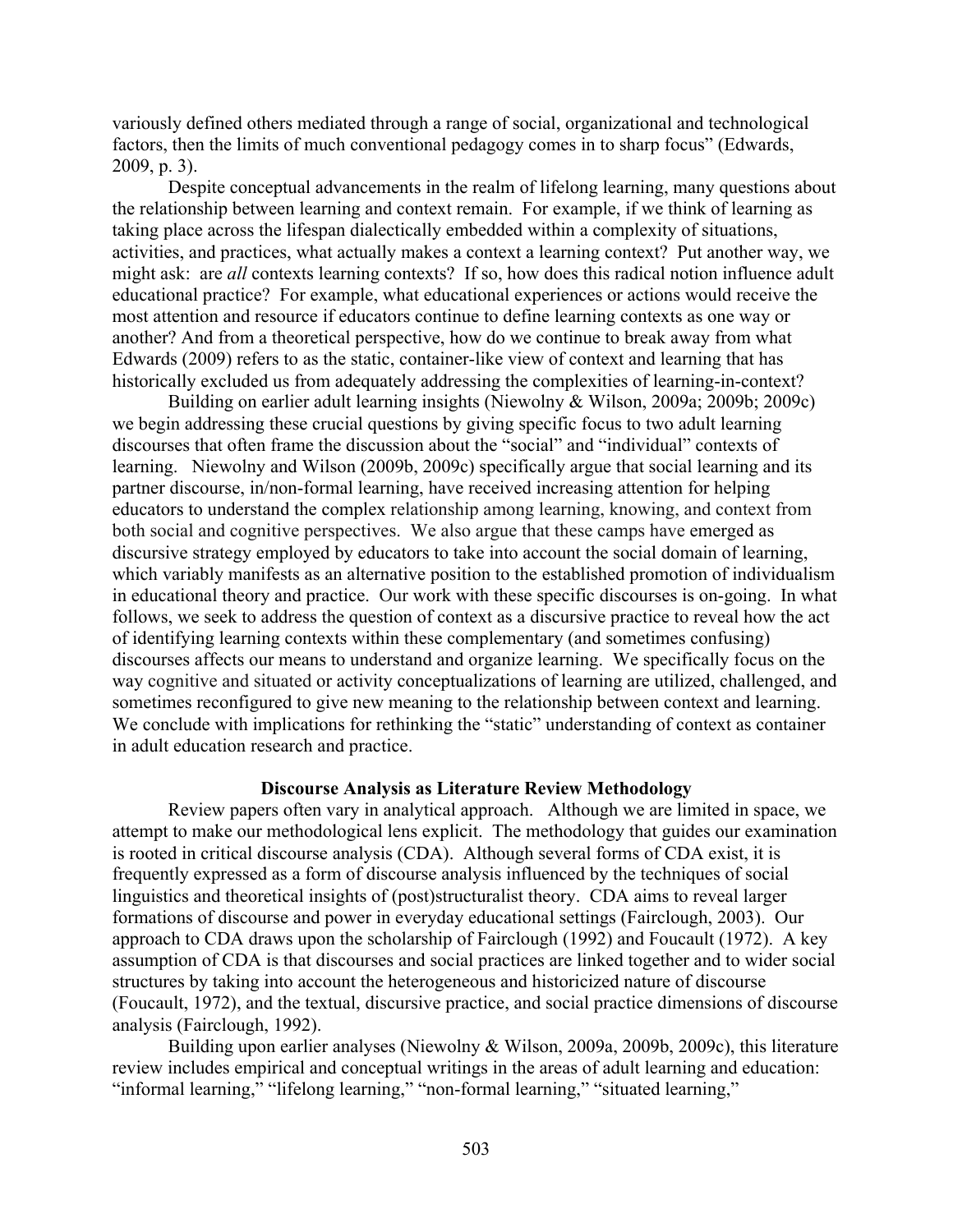"sociocultural learning," and "social leaning." For this paper, we examined the literature for the ways in which meanings of "context" manifest within the larger discourse of social and in/nonformal learning. We argue that this approach not only emphasizes the kinds of investigations that have focused on "context" but makes sense of the way meanings manifest despite the visible diversity of what has been said about the relationship between learning and context.

## **Social/individual Meanings of Learning and Context.**

By exploring the question of what is a learning context from a discursive position, we reveal the ways in which two current discourses of adult learning address the social/individual views of learning and context. Scholars have been involved in these discussions "on the question of context" for some time, although not focusing entirely on social and in/non-formal learning perspectives (Chaiklin & Lave, 1993; Edwards, 2006; Edwards, Biesta, & Thorpe, 2009; Eraut, 2000; Lave, 1988). Drawing upon these and other sources (e.g., Holland & Lave, 2001; Sawchuk, 2003; Usher, Byrant, & Johnston, 1997), we argue that cognitive and situated or activity theories of learning—embedded within both discourses—handle complex questions of context very differently, which has serious implications for how we conceptualize and organize educational practice. This is perhaps most evident in recent writing about sociocultural leaning. Adult education scholarship rooted in sociocultural learning traditions handle context-based understandings of individuals learning from either the perspective of the individual or the location where learning takes place (Hodkinson & Hodkinson, 2003). That is to say, many adult educators either acknowledge that individuals are significant or acknowledge the wider significance of the social situation that learning occurs. It seems but few educators on either the cognitive and situated side of conversation have successfully managed to focus equally on both (Hodkinson, Biesta, & James, 2008). Rather, most research tends to overstate notions of individuals learning in different social contexts while variably referring to social and cultural positions and conditions i.e., race, class, gender) —as distinct variables—that constitute learning (Niewolny & Wilson, 2009a).

In recent years, we see a movement to reconceptualize these social/individual meanings of learning and context within the larger conversation of lifelong learning (Edwards, Gallacher & Whittaker, 2006; Edwards, Biesta, & Thorpe, 2009; Sutherland & Crowther, 2006). Learning here takes on several meanings to explore the value of learning in such spaces as the workplace (e.g., Beckett & Hager; Billet, 2002; Fenwick, 2008), university (e.g., Tett, 2004; Zukas, & Malcolm, 2007), community (e.g., Purcell, 2006), e-communites (Lea & Nicoll, 2002), social movements (e.g., Crowther, 2006; Holst, 2002), and texts and literacy (Appleby & Hamitlon, 2006). Edwards (2009) suggests that these areas of learning can be paired with a wide range of conceptual notions (i.e., situated learning, activity theory, actor-network theory, complexity theory) and realms of inquiry (i.e., informal and non-formal learning, social forms of learning, community-based learning). It is not our intention to account for all of these possibilities. Edwards (2009) and others have done so more comprehensively. Instead, we draw specifically upon social and in/non-formal learning to emphasize—in order to elucidate— the various meanings of learning contexts.

We report on two key strategies that give meaning to learning and context under the purview of social and in/non-formal learning. First, we identify a wide-spread debate between collective (e.g., social) and individualized meanings of learning contexts. This social/individual debate is present in both in/non-formal learning and social learning discourses (see Edwards, Gallacher & Whittaker, 2006). Although the "container" view of context is perhaps well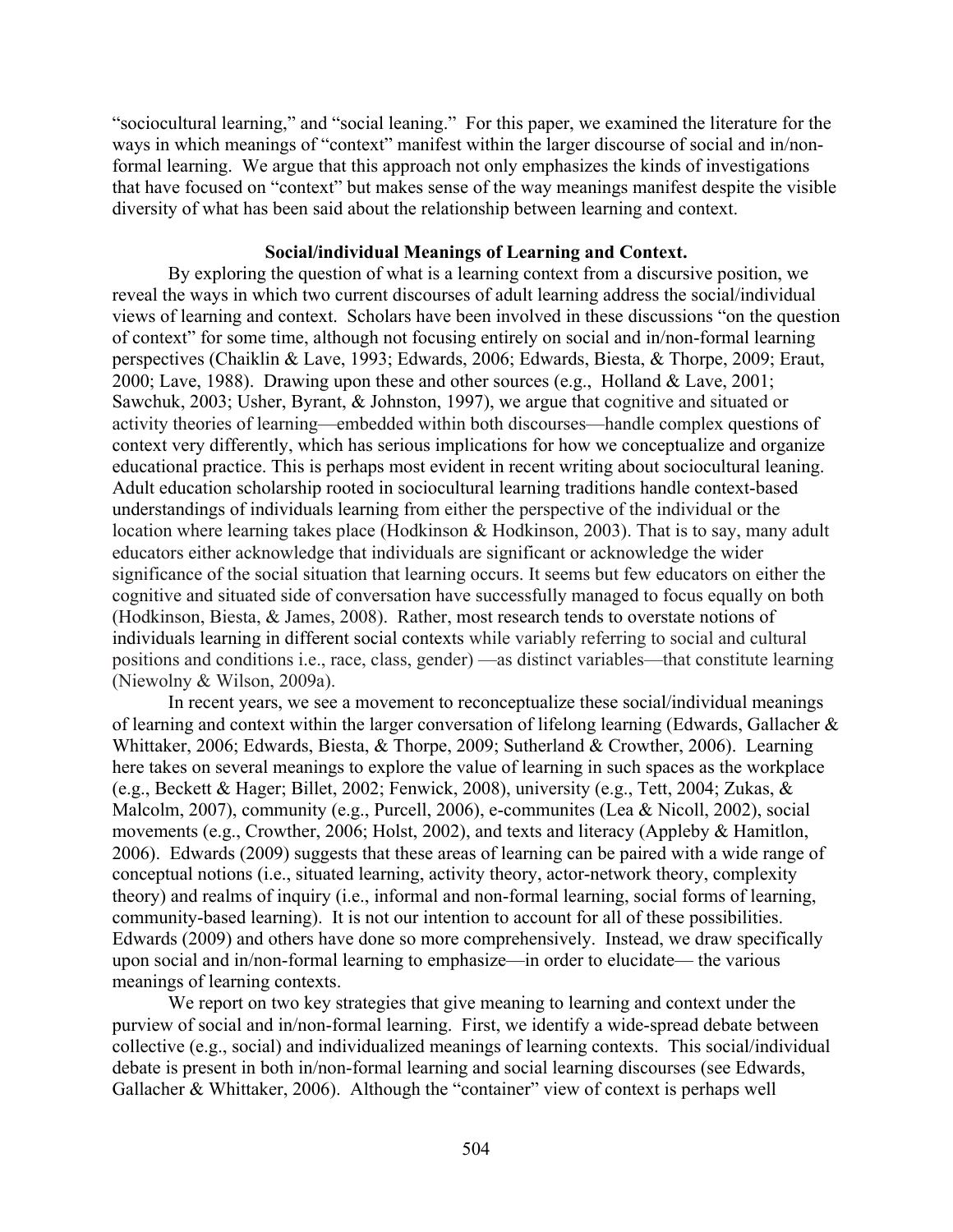established, we further found an emerging practice of framing the meaning of context through these complex relationships of activity, culture, and artifacts drawing largely from situated cognition and cultural-historical activity theory (see Niewolny & Wilson, 2009a). Here the "social side" of the debate takes lead. Recent efforts in adult and lifelong learning literature variously reveal how societal and cultural conditions, structures, experience, activity, and practices constitute human systems of learning and knowing (e.g., Appleby & Hamitlon, 2006; Barton & Tusting, 2005; Sawchuk, Duarte, & Elhammoumi, 2006). This growing argument appears to operate as a rejoinder to the behaviorist response of understanding how people learn from each other in social settings (see Bandura, 1977). These social domain perspectives reflect models of learning that emphasize both "micro" and "macro" elements as analytical focal points (e.g., Billet, 2002; Zukas, & Malcolm, 2007). In other words, scholars who emphasize this social domain explicitly draw upon situated, network, or activity perspectives to illustrate how learning and cognition are culturally-constituted through tool-mediated activity. This relational or mediated concept of context clearly contrasts the normative and problematic "container-like" conceptualizations that are rooted in the individualism of behaviorist and cognitive psychology (Edwards, 2006). This recursive or relational account of learning with/in context(s) is also central to taking fuller advantage of the politicized understandings of learning-in-practice as it is addressed in Vygotskian cultural history activity frameworks and Lavian situated cognition (Niewolny & Wilson, 2009a).

Second, we locate a growing, critical response to the social/individual binary that explicitly and implicitly frames the meaning of learning-in-context (e.g., Biesta, 2009; Edwards, 2009; Hodkinson & Hodkinson, 2003; Peim & Hodkinson, 2007; Su, 2011). Debates about this dualism are plentiful and thus powerful in ability to formalize inter-relations between situated and cognitive learning frameworks (Hodkinson, Biesta, & James, 2008). Here the focus is on breaking down the intended and unintended boundaries that often slip into the discourses of in/non-formal and social learning where the social side of the debate is more relatively depicted. For example, Hodkinson, Biesta, and James (2008) argue for replacing the dualist views of learning as either individual or social by combining major elements of participatory (or situated) views of learning with elements of Deweyan pragmatism. According to Biesta (2009), Dewey's transactional framework of learning helps us to see how learning is an active—not fixed experience: "…we do not learn about a static world disconnected from our actions; all of our learning is about the relationships between our actions and their consequences" (p. 71). The practical point here would be for educators to better organize educational activity and experience by better understanding a theory of learning that allows us to see both the individual and social dimensions of learning; in turn, we might expand our understanding of the way social order and agential activity in/form learning.

#### **Implications for Theory/Practice**

In this paper, we have briefly examined the social/individual divide as it is applied to the understanding of learning and context. We not only address an emerging and influential body of writing about social and in/non-formal learning in adult education and lifelong learning literature, we grapple with the discursive dimensions that help constitute the meanings of context in learning scholarship. First, we make the case for exploring the relationship between learning and context as a discursive construction of theory and practice to better understand this phenomenon, and understand its significance for organizing and developing adult education. Second, we illustrate two strategies that help us better understand the case. Here we illustrate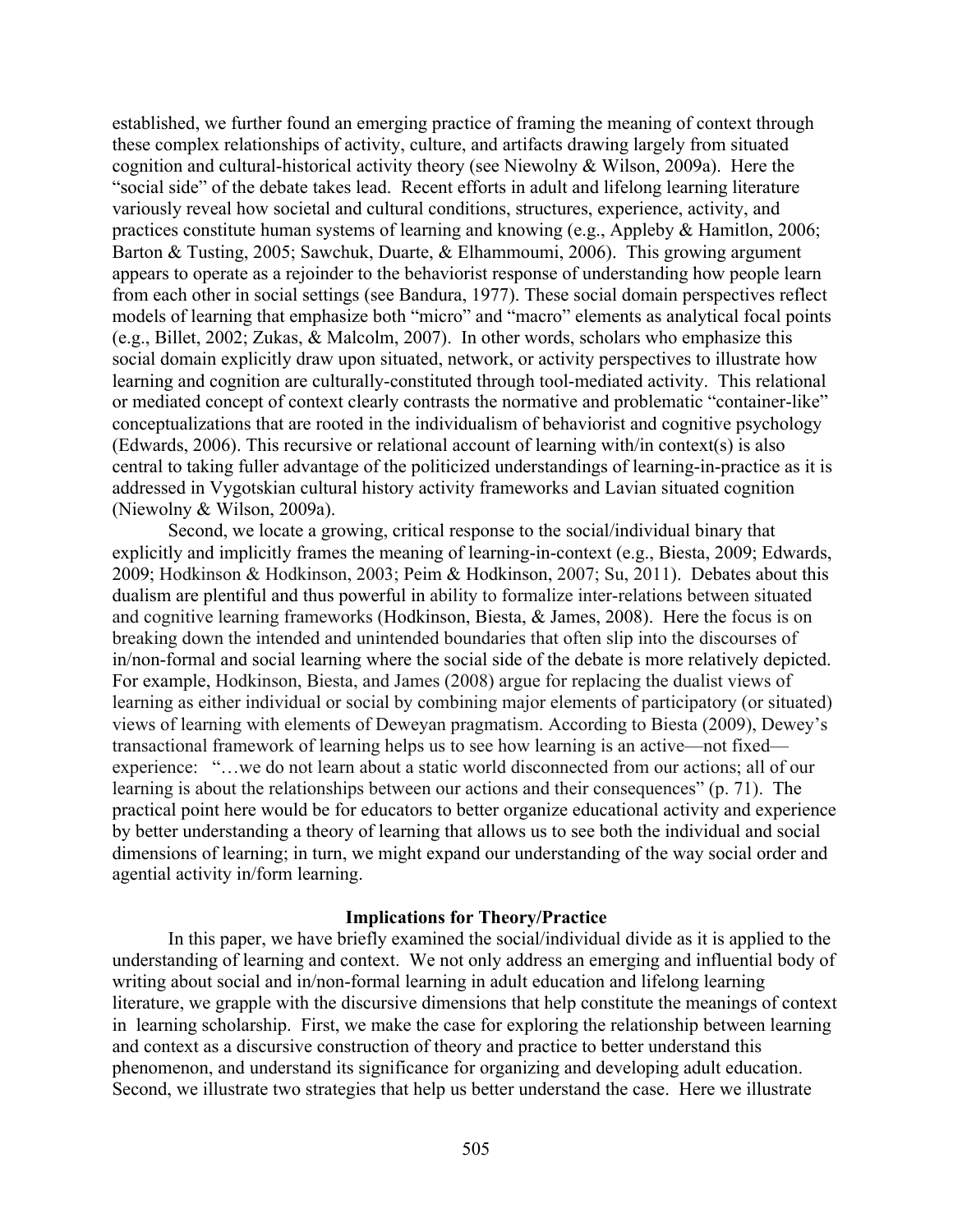how the social domain of learning emphasizes a relational account of learning with/in context(s). Scholars who purport a situated or activity perspective generally illustrate how learning and cognition are culturally-constituted through tool-mediated activity and socially-structured relations of power (Niewolny & Wilson, 2009a). This relational or mediated concept of context clearly contrasts the normative and problematic "container-like" conceptualizations that are rooted in the individualism of behaviorist and cognitive psychology (Edwards, 2006). Second, we draw upon recent work in lifelong learning that explicitly aims to break down the boundaries that frame the discourses of in/non-formal and social learning where the social or individual side of the debate is emphasized over the other. Here the meaning of context is best understood as an active process of learning-in context, thus giving attention to the complex ways adults learn embedded in and distributed across relationships and practices.

This discursive act of identification, we argue, helps us as adult educators to more carefully and purposefully take into account for the expansive ways in which we experience learning. Our ongoing research in the discourse of adult learning aims to provide hopeful space for inquiry about our chosen units of analysis in the design and practice of learning and teaching. The point in this paper is thus to provide a modest conceptual basis for addressing our assumptions about learning and context and their implications for pedagogy across the lifespan. It is the process of exploring these issues that perhaps leads to change in our practice that more readily emphasizes the margins.

#### **References**

- Appleby, Y & Hamilton , M. (2006). Literacy as social practice: Travelling between the everyday and other forms of Learning. In P. Sutherland & J. Crowther (eds), *Lifelong learning: Concepts and contexts,* (pp*.* 196-206). London: Routledge.
- Bandura, A. (1977). *Social learning theory.* Englewood Cliffs, NJ: Prentice Hall.
- Barton, D., & Tusting, K. (Eds.). (2005). *Beyond communities of practice: Language, power, and social context.* Cambridge, UK: Cambridge University Press.
- Beckett, D., & Hager, P. (2002). Life, work and learning: Practice in postmodernity. London: Routledge.
- Biesta, G. (2009). Pragmatism's contribution to understanding learning-in-context. In R. Edwards, G. Biesta, & M. Thorpe, *Rethinking contexts for learning and teaching: Communities, activities, and networks*. (pp. 61-73). London: Routledge.
- Billett, S. (2002). Toward a workplace pedagogy: Guidance, participation, and engagement. *Adult Education Quarterly, 53*(1), 27-43.
- Chaiklin, S., & Lave, J. (Eds.) (1993). *Understanding practice: Perspectives on activity and context*. Cambridge, UK: Cambridge University Press.
- Crowther, J. (2006b). Knowledge and learning in social movements: Issues and opportunities for adult community education. In R. Edwards, J. Gallacher, & S. Whittaker (eds.), *Learning outside the academy: International research perspectives.* London: Routledge.
- Edwards, R. (2009). Introduction: Life as a learning context? In R. Edwards, G. Biesta, & M. Thorpe, *Rethinking contexts for learning and teaching: Communities, activities, and networks*. (pp. 1-13). London: Routledge.
- Edwards, R., Gallacher, J., & Whittaker, S. (eds) (2006). *Learning outside the academy.*  London: Routledge.
- Eraut, M. (2000). Non-formal learning, implicit learning and tacit knowledge. In F. Coffield (Ed.), *The necessity of informal learning*, (pp. 12-31). Bristol: Policy Press.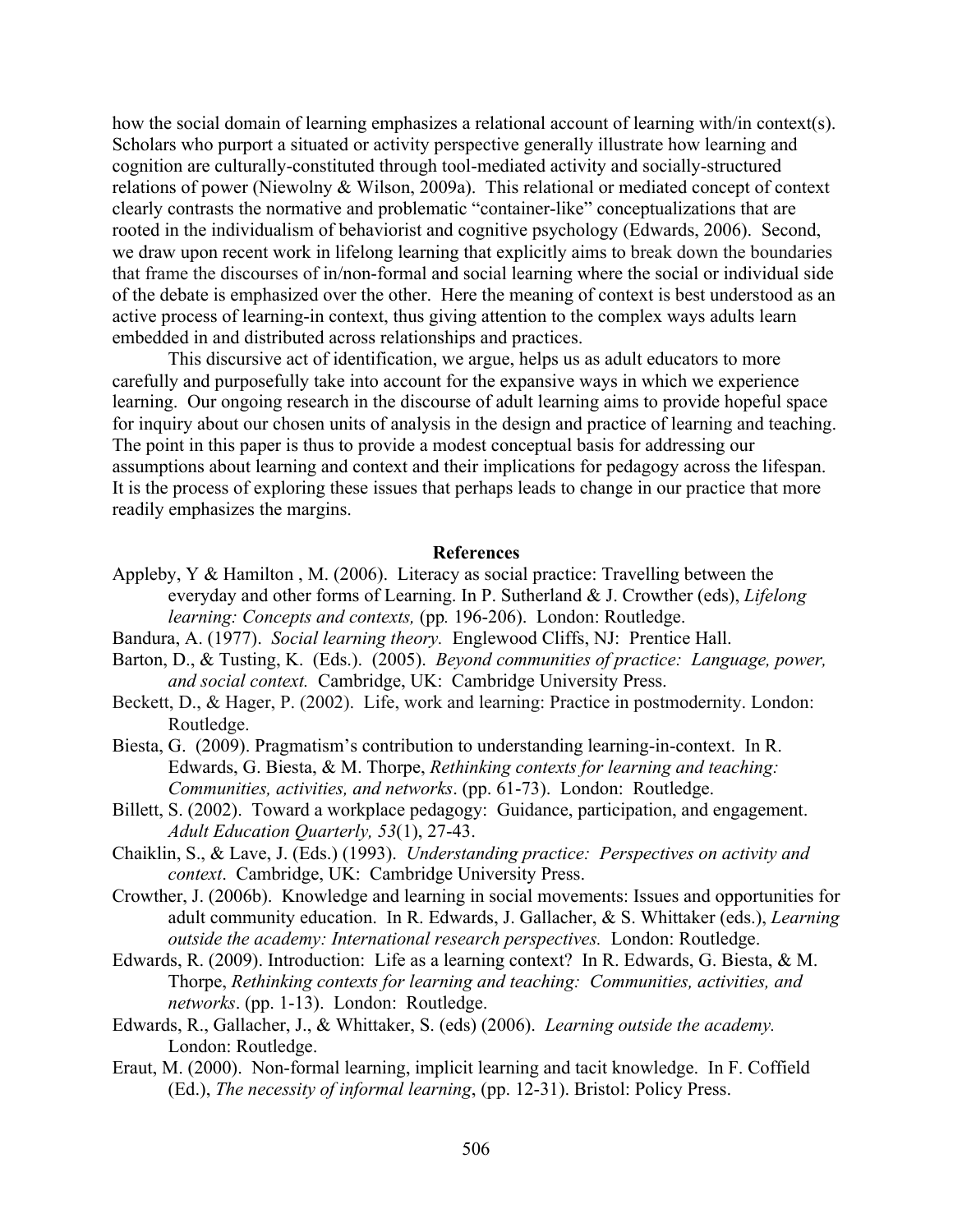Fairclough, N. (1992). *Discourse and social change*. Cambridge, UK: Polity Press.

- Fairclough, N. (2003). *Analyzing discourse: Textual analysis for social research,* London, Routledge.
- Fenwick, T. (2008). Women's learning in contract work: Practicing contradictions in boundaryless conditions. *Vocations and Learning*, *1*(1), 11–26.
- Foucault, M. (1972). *The archaeology of knowledge.* New York: Pantheon.
- Hodkinson, P., & Hodkinson, H. (2003). Individuals, communities of practice and the policy context: School-teachers learning in their workplace*. Studies in Continuing Education*,  $25(1)$ ,  $3-21$ .
- Hodkinson, P., Biesta, G. & James, D. (2008). Understanding learning culturally: Overcoming the dualism between social and individual views of learning. *Vocations and Learning*, 1, 27-47.
- Holland, D., & Lave, J. (Eds.). (2001). *History in person: Enduring struggles, contentious practice, and intimate identities*. Sante Fe, NM: School of American Research Press.
- Holst J. D. (2002). *Social movements, civil society, and radical adult education*. Westport, CT: Bergin and Garvey.
- Lave, J. (1988). *Cognition in practice: Mind, mathematics, and culture in everyday life.*  Cambridge, UK: Cambridge University Press.
- Lea, M., & Nicoll, K. (Eds.). (2002). *Distributed learning: Social and cultural approaches to practice*. London: Routledge.
- Niewolny, K., & Wilson, A. (2009a). What happened to the promise? A critical (re)orientation of two sociocultural learning traditions. *Adult Education Quarterly. 60*(1), 26-45.
- Niewolny, K**.,** & Wilson, A. (2009b). What does it mean for learning to be "social"? A review of contemporary perspectives of social learning theory. In *Proceedings of the 50th Annual Adult Education Research Conference.* National Louis University: Chicago, IL
- Niewolny, K., & Wilson, A. (2009c). Manifestations of in/non-formal learning discourse in "social learning" literature: Implications for addressing the complexities of lifelong learning. In *Proceedings* of the 5th International Conference of the *Center of Research and Lifelong Learning,* University of Stirling, UK.
- Peim, N. & Hodkinson, P. (2007). Contexts, cultures, learning: Contemporary understandings. *Educational Review, 59*(4), 387- 397.
- Purcell, R. (2006). Lifelong learning in the community: Social action. In P. Sutherland & J. Crowther (eds), *Lifelong learning: Concepts and contexts,* (pp*.* 207-217). London: Routledge.
- Sawchuk, P. (2003). *Adult learning and technology in working-class life*. Cambridge, UK: Cambridge University Press.
- Sawchuk, P., Duarte, N., & Elhammoumi, M. (Eds.). (2006). *Critical perspectives on activity.* Cambridge, UK: Cambridge University Press.
- Sutherland & Crowther, 2006
- Su, Ya-hui (2011). Lifelong learning as being: The Heideggerian perspective. *Adult Education Quarterly*, *61*(1), 57-72.
- Tett, L. (2004). Mature working class students in an 'elite' university: Discourses of risk, choice and exclusion. *Studies in the Education of Adults, 36*(2), 252–264.
- Usher, R., Byrant, I., & Johnston, R. (1997). *Adult education and the postmodern challenge*. London: Routledge.